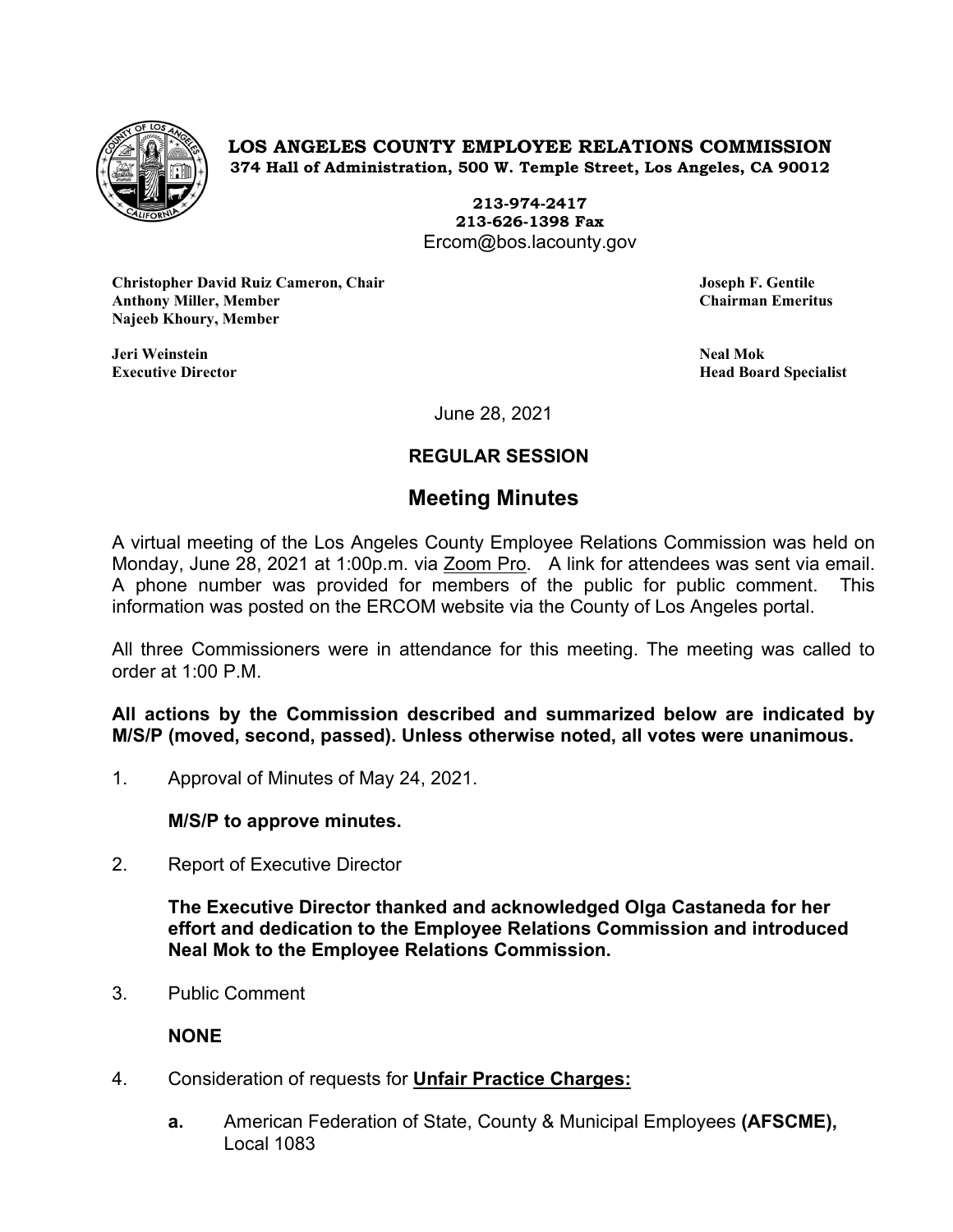| AGENDA |             | Page 2                                                                                                                                                                                       | June 28, 2021 |
|--------|-------------|----------------------------------------------------------------------------------------------------------------------------------------------------------------------------------------------|---------------|
|        | -UFC 006-21 | American Federation of State, County & Municipal<br>Employees, Local 1083 vs. Child Support Services<br>Division.<br>(Bad Faith Bargaining, Interference)<br>(Continued from March 22, 2021) |               |
|        |             | - County Opposition and Motion to Dismiss                                                                                                                                                    |               |
|        |             | - AFSCME Local 1083 Response to County Motion                                                                                                                                                |               |

## **M/S/P**

**Parties argued the matter. County's position no change to policy and no interference in the grievance process. Union's position said that there was a change in policy and there was interference in the grievance process.** 

**Move the Unfair Practice Charge to Hearing by the Commission.**

**b.** American Federation of State, County, & Municipal Employees **(AFCSME)** Local 685

## **NONE**

**c.** Association for Los Angeles Deputy Sheriffs **(ALADS)**

## **NONE**

**d.** California Association of Professional Employees **(CAPE)**

## **NONE**

**e.** Los Angeles/Orange Counties Building & Construction Trades Council AFL-CIO

## **NONE**

- **f.** Professional Peace Officers Association (**PPOA**)
	- -UFC 011-21 Professional Peace Officers Association (PPOA) vs Los Angeles County Board of Supervisors (BOS) (Failure to meet and confer regarding decision to contract Security Services to outside vendor rather than Bargaining Unit 621, Security Officers)

# **M/S/P to grant County request for continuation. Union not available.**

**g.** Service Employees International Union, Local 721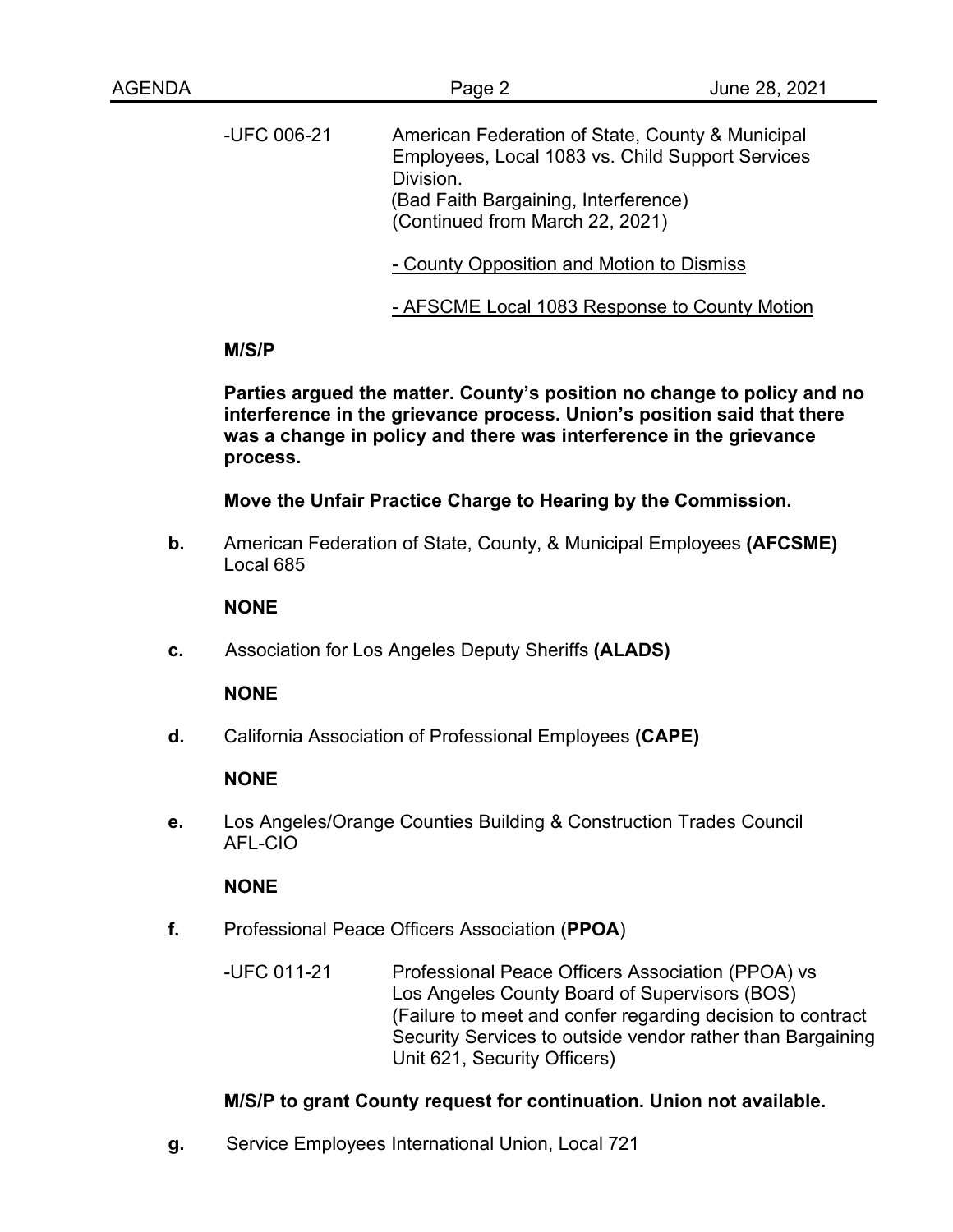-UFC 010-21 Service Employees International Union (SEIU), Local 721 Vs. Department of Health Services (DHS) (Interference with Union Activities)

### **M/S/P to grant the Union's request for continuation and the County's request for continuation while the County seeks outside council.**

**h.** Union of American Physicians and Dentists (**UAPD**)

#### **NONE**

5. Request to **Withdraw Unfair Practice Charge**

#### **NONE**

6. Consideration of request for **Amendment of Certification:**

## **NONE**

- 7. Impasse
	- **a.** ALADS vs. Los Angeles County Sheriff's Department (LASD)
		- -IMP 001-20 Review of Factfinder Report

Review of written notice of acceptance or rejection from ALADS.

Review of written notice of acceptance or rejection from LASD.

## **M/S/P to publish and post Factfinding Report along with the objection/acceptance by each party.**

8. Commissioner's Special Items.

**M/S/P to cancel the Employee Relations Commission Meeting scheduled for July 19, 2021 and to resume the next Employee Relations Commission Meeting on August 23, 2021.**

## **EXECUTIVE SESSION**

9. CONFERENCE WITH LEGAL COUNSEL – ANTICIPATED LITIGATION